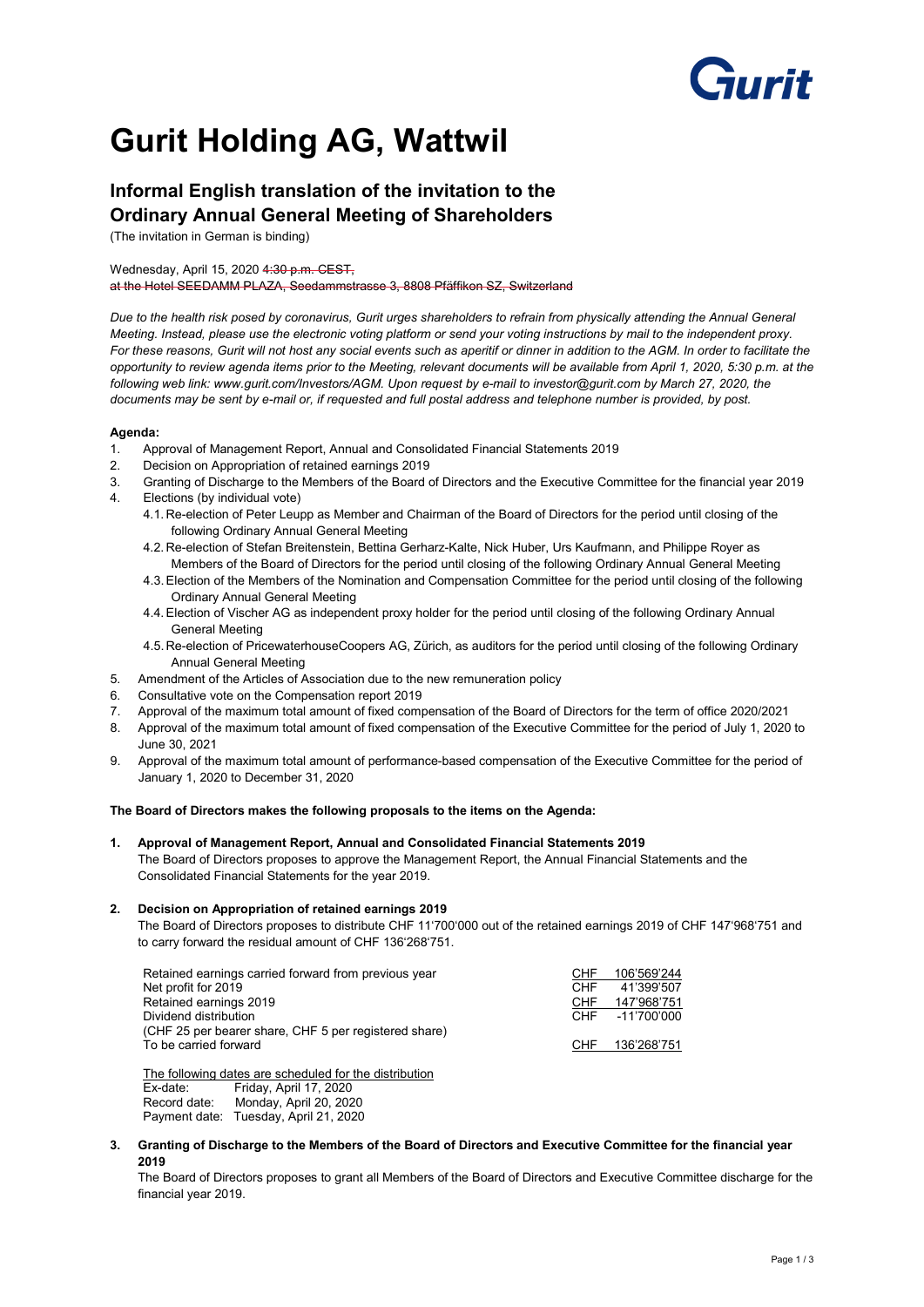

#### **4. Elections (by individual vote)**

**4.1. Re-election of Peter Leupp as Member and Chairman of the Board of Directors for the period until closing of the following Ordinary Annual General Meeting** 

The Board of Directors proposes to re-elect Peter Leupp as Member and Chairman of the Board of Directors for a further one-year term of office until the closing of the following Ordinary Annual General Meeting.

**4.2. Re-election of Stefan Breitenstein, Bettina Gerharz-Kalte, Nick Huber, Urs Kaufmann and Philippe Royer as Members of the Board of Directors for the period until closing of the following Ordinary Annual General Meeting**

The Board of Directors proposes to re-elect the following candidates for a further one-year term of office until the closing of the following Ordinary Annual General Meeting<br>4.2.1 Stefan Breitenstein

- Stefan Breitenstein
- 4.2.2 Bettina Gerharz-Kalte
- 4.2.3 Nick Huber<br>4.2.4 Urs Kaufma
- 4.2.4 Urs Kaufmann<br>4.2.5 Philippe Rover
- Philippe Rover
- **4.3. Election of the Members of the Nomination and Compensation Committee for the period until closing of the following Ordinary Annual General Meeting**

The Board of Directors proposes to elect the following candidates for a one-year term of office until the closing of the following Ordinary Annual General Meeting.<br>4.3.1 Bettina Gerharz-Kalte (new election)

4.3.1 Bettina Gerharz-Kalte (new election)<br>4.3.2 Nick Huber (re-election)

- Nick Huber (re-election)
- 4.3.3 Urs Kaufmann (re-election)<br>4.3.4 Peter Leupp (re-election)
- Peter Leupp (re-election)
- **4.4. Election of Vischer AG as independent proxy holder for the period until closing of the following Ordinary Annual General Meeting**

The Board of Directors proposes to elect Vischer AG as independent proxy holder for a one-year term of office until the closing of the following Ordinary Annual General Meeting.

**4.5. Re-election of PricewaterhouseCoopers AG, Zürich, as auditors for the period until closing of the following Ordinary Annual General Meeting**

The Board of Directors proposes to re-elect PricewaterhouseCoopers AG, Zürich, as auditors for a one-year term of office until the closing of the following Ordinary Annual General Meeting.

#### **5. Amendment of the Articles of Association due to the new remuneration policy**

The Board of Directors proposes to amend §§ 21, 23 and 24 of the Articles of Association as follows (amendments marked in bold):

| <b>Current Language</b>                                                                                                                                                                                                                                                                                                                                                                                                                                                                                                                                                                                                                                                                                                                                                                                                                                                                                                                  | <b>Amended Language</b>                                                                                                                                                                                                                                                                                                                                                                                                                                                                                                                                                                                                                                                                                                                                                                   |
|------------------------------------------------------------------------------------------------------------------------------------------------------------------------------------------------------------------------------------------------------------------------------------------------------------------------------------------------------------------------------------------------------------------------------------------------------------------------------------------------------------------------------------------------------------------------------------------------------------------------------------------------------------------------------------------------------------------------------------------------------------------------------------------------------------------------------------------------------------------------------------------------------------------------------------------|-------------------------------------------------------------------------------------------------------------------------------------------------------------------------------------------------------------------------------------------------------------------------------------------------------------------------------------------------------------------------------------------------------------------------------------------------------------------------------------------------------------------------------------------------------------------------------------------------------------------------------------------------------------------------------------------------------------------------------------------------------------------------------------------|
| § 21 para. 2<br>The members of the Executive Committee may receive a<br>fixed and a success based remuneration. Such success<br>based remuneration of a member of the Executive Committee<br>must not exceed the fixed remuneration by more than<br>100%.                                                                                                                                                                                                                                                                                                                                                                                                                                                                                                                                                                                                                                                                                | § 21 para. 2<br>The members of the Executive Committee may receive a<br>fixed and a success based remuneration. Such success<br>based remuneration of a member of the Executive Committee<br>must not exceed 65% of the total remuneration.                                                                                                                                                                                                                                                                                                                                                                                                                                                                                                                                               |
| §23<br>If the remuneration is paid in shares, options or similar<br>instruments, the Board of Directors (or the Remuneration<br>Committee, respectively, if delegated to such committee)<br>determines the conditions and requirements in one or several<br>plans or regulations. Such plans or regulations may in<br>particular regulate the date of allocation, fair valuation,<br>practicable holding, vesting and/or exercise periods (including<br>the fastening, reduction or cancellation of such periods in<br>case of pre-defined events such as change of control or<br>termination of employment agreement), the maximum amount<br>of shares and/or options to be allocated, any claw-back<br>mechanism as well as any deduction in the allocation of<br>shares or options. The value of the allocated shares,<br>options or similar instruments at their allocation may, in<br>general, not exceed the remuneration in cash. | $§$ 23<br>If the remuneration is paid in shares, options or similar<br>instruments, the Board of Directors (or the Remuneration<br>Committee, respectively, if delegated to such committee)<br>determines the conditions and requirements in one or several<br>plans or regulations. Such plans or regulations may in<br>particular regulate the date of allocation, fair valuation,<br>practicable holding, vesting and/or exercise periods (including<br>the fastening, reduction or cancellation of such periods in<br>case of pre-defined events such as change of control or<br>termination of employment agreement), the maximum amount<br>of shares and/or options to be allocated, any claw-back<br>mechanism as well as any deduction in the allocation of<br>shares or options. |
| § 24 para. 1<br>The Board of Directors proposes to the General Meeting<br>2.<br>each year the approval of a maximum aggregate amount<br>for the fixed remunerations of the Executive Committee<br>(in cash and in shares, options or similar<br><b>instruments</b> ) for a term beginning on July 1 after the<br>current General Meeting and ending on June 30 of the<br>following year.                                                                                                                                                                                                                                                                                                                                                                                                                                                                                                                                                 | $\overline{\S}$ 24 para. 1<br>The Board of Directors proposes to the General Meeting<br>2.<br>each year the approval of a maximum aggregate amount<br>for the fixed remunerations of the Executive Committee<br>in cash for a term beginning on July 1 after the current<br>General Meeting and ending on June 30 of the following<br>year.                                                                                                                                                                                                                                                                                                                                                                                                                                               |